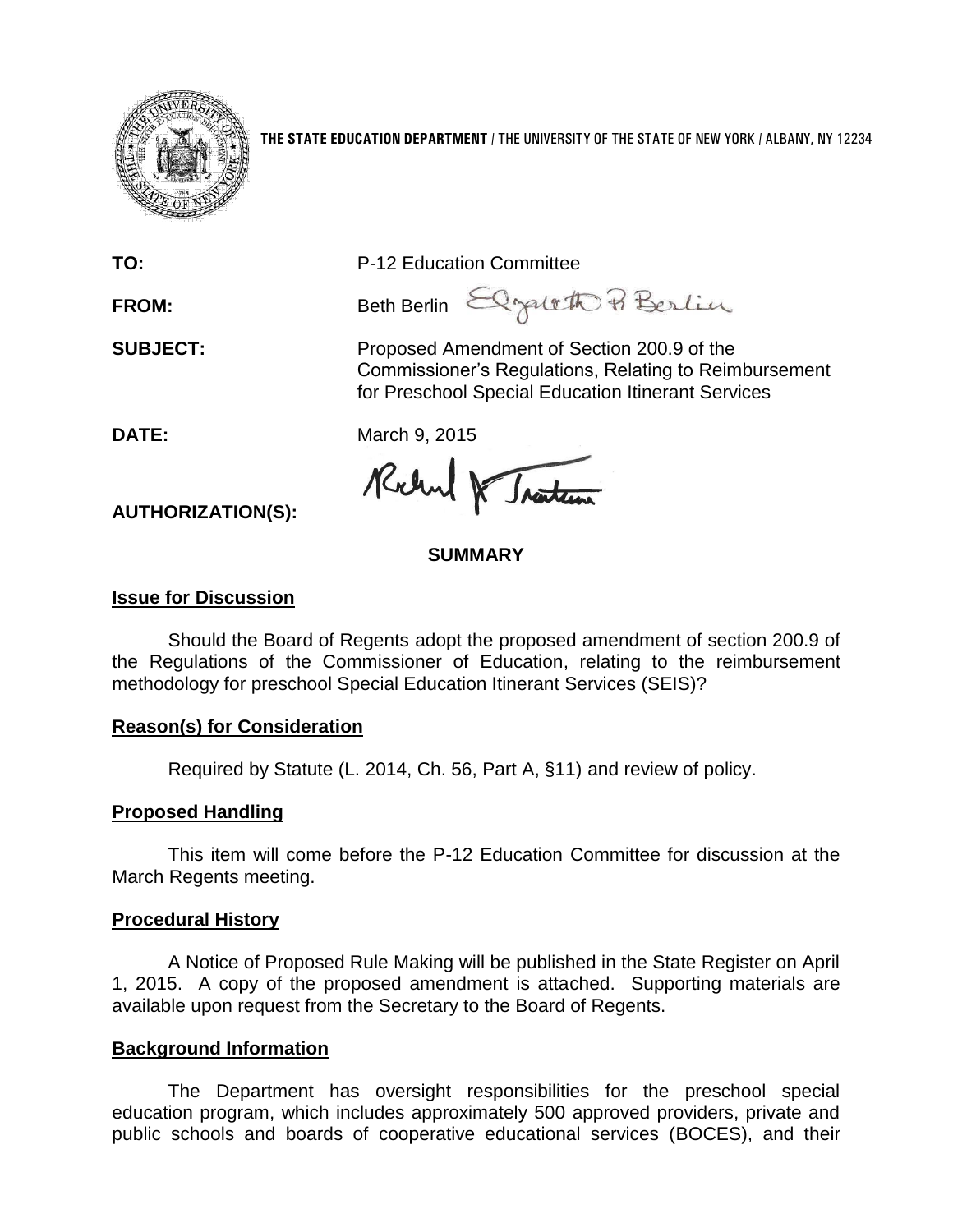provision of preschool special education services to approximately 80,000 preschoolers with disabilities ages 3-4 annually. SEIS programs are instructional services provided by a special education teacher on an itinerant basis (i.e., the teacher goes to the setting where the child is - for example: Universal Prekindergarten Program (UPK), Head Start; other day care or regular preschool program; hospital or another child care location arranged for by the parent). In instances where the child has documented medical or other special needs indicating that the child cannot be transported to another site, the child could receive SEIS in the student's home. For the 2013-14 school year, 334 approved providers operated SEIS programs.

The proposed amendment would:

(1) provide that reimbursement is to be paid upon the actual provision of SEIS to the student, in conformity with Chapter 56 of the Laws of 2014;

(2) allow flexibility in how the minimum billable units of service adjustment are applied; and

(3) clarify that consultation with a student's regular early childhood provider is an expected function of a special education itinerant teacher.

## *Chapter 56 of the Laws of 2014 – SEIS reimbursement based on service provision*

Currently, pursuant to Commissioner's Regulation section 200.9(f)(2)(ix)(d), SEIS rates are paid on the basis of enrollment as defined in section 175.6(a)(1) and (2)<sup>1</sup>. Chapter 56 of the Laws of 2014 amended Education Law  $\S$ 4410(10)(a)(i) to provide that, commencing with the 2015-16 school year, approved programs providing SEIS must be reimbursed based on the actual attendance of preschool children receiving SEIS services. According to the legislative intent contained in the 2014-15 Executive Budget Briefing Book, this provision was recommended by the Executive in order to limit "payment to program operators only for services that are actually provided, incentivizing delivery of these mandated services to children."

In order to effectuate the statutory requirement that SEIS be reimbursed based on actual attendance, section 200.9(f)(2)(ix)(d) would be amended to require SEIS rates be paid for each unit of service delivered, not to exceed the recommendations for such services in the student's IEP. In addition to the change in regulation, the Department will be issuing guidance regarding new reporting requirements. Although mandated and actual provided SEIS units are currently reported by providers on their annual Consolidated Fiscal Reports, and therefore data reporting in that regard does not need to be changed, the Department will issue updated guidance to Counties regarding the reporting of both the number of SEIS units expected to be delivered based on student IEPs and the number of SEIS units actually delivered.

 $\overline{a}$ <sup>1</sup> The definition of enrollment pursuant to §175.6(a)(2) includes "the period commencing on the first day a pupil is enrolled in and is physically present at, or legally absent from, a special education program or service… and terminating on the last day such pupil is enrolled in and is physically present at, or legally absent from, such program or service."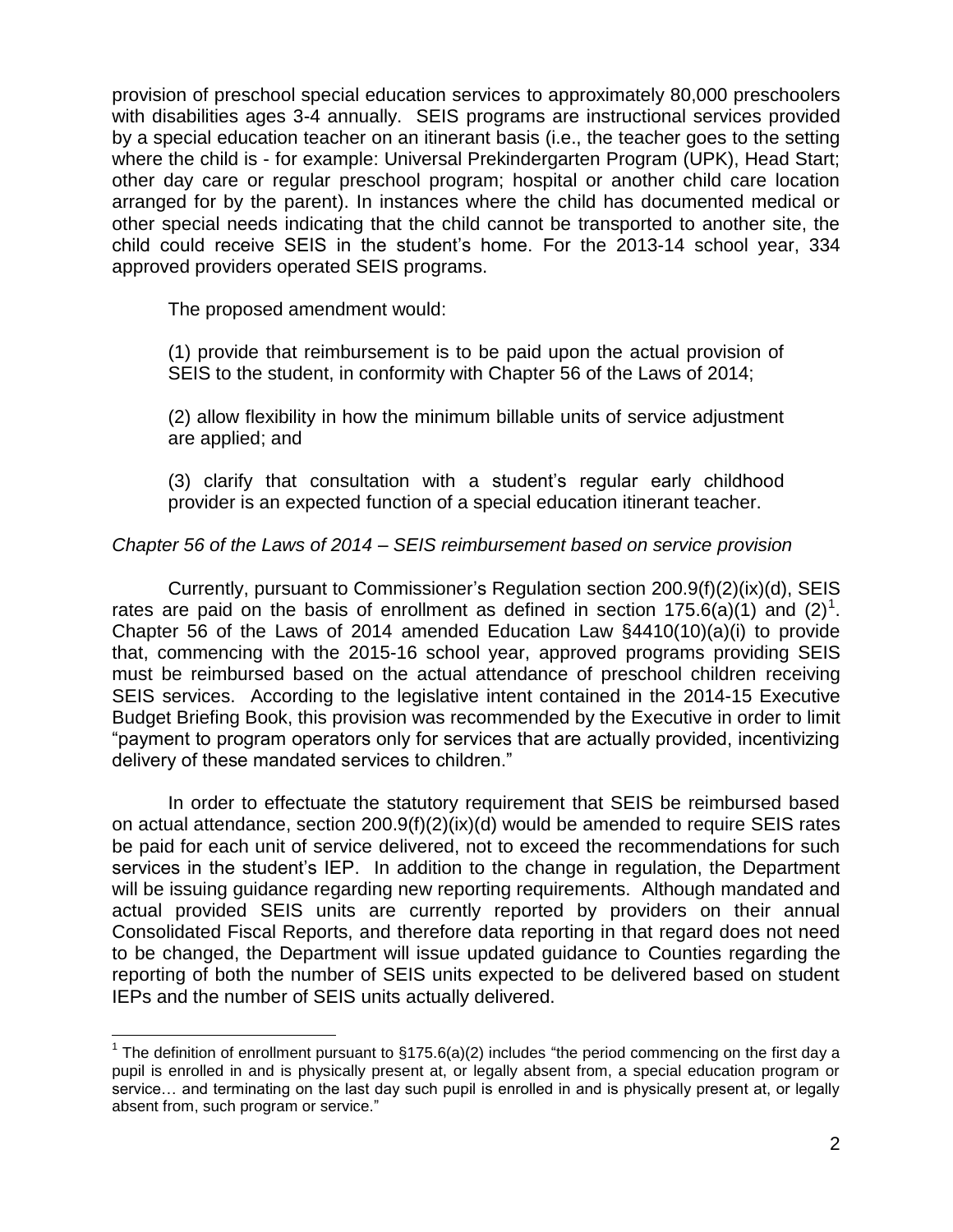#### *Greater Flexibility Regarding the Minimum Billable Adjustment*

Section 200.9(f)(2)(ix)(c) currently requires that that SEIS billable time may not be less than 66 percent or more than 72 percent of any special education itinerant teacher's total employment hours in order to ensure that a certain percentage of teacher time is spent directly providing instructional services to students. Data analysis and stakeholder discussions conducted as part of a preschool tuition reimbursement study issued by the Department in December 2014 demonstrated that there are certain circumstances in which meeting this billable time threshold may be difficult, for example depending on varying travel time that may be required in certain regions of the State.

In order to allow for individual factors to be considered when applying the billable time adjustment, section 200.9(f)(2)(ix)(c) would be amended to provide that the approved tuition reimbursement methodology, developed by the Commissioner and approved by the Director of the Budget, may alter the billable time threshold.

## *Clarification of the special education itinerant teacher functions included in the SEIS rates.*

The SEIS rate reimburses the employment hours of a special education itinerant teacher. These hours include billable time, defined in 200.9(f)(2)(ix)(c) as "time spent providing direct and/or indirect special education itinerant services" and other functions not limited to "coordination of service when both special education itinerant services and related services are provided to a student…preparation for and attendance at committee on preschool special education meetings; conferencing with a student's parents; classroom observation; and/or travel…" The proposed amended regulations would clarify that "consultation with the student's regular early childhood provider" is expressly included as a potential function of a special education itinerant teacher.

In addition to proposed amendments to section 200.9, the Department will consider proposed revisions to specific aspects of the tuition reimbursement calculation to be approved in the annual tuition methodology, established by the Commissioner and approved by the Division of Budget. The Department issued a study in December 2014 of the preschool tuition rate setting methodology which considered adjustments that may be made to SEIS reimbursement calculation including, but not limited to:

- Creating an Absentee Factor;
- Altering the Minimum Billable Units of Service Adjustment;
- Holding SEIS Teacher Compensation to a Regional Average;
- Classifying SEIS Supervising Teachers as Program Administrative Staff; and
- Reducing the SEIS Non-Direct Care Cost Parameter.

These adjustments will be reviewed for consideration as part of the 2015-16 SEIS reimbursement methodology recommendation.

The 2015-16 Executive Budget proposes to require SEIS services to be reimbursed using regional rates based on average actual cost, to be phased-in over no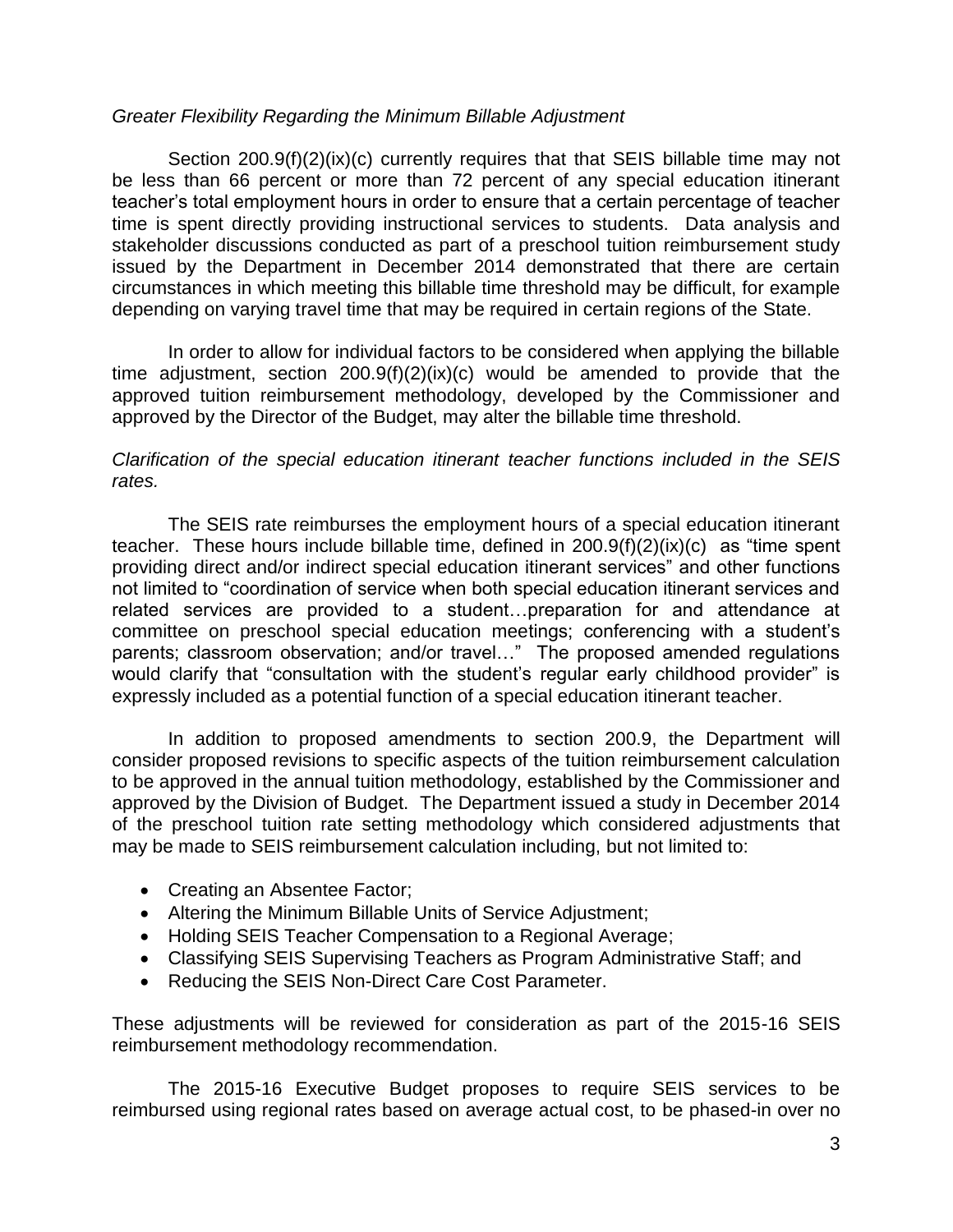more than four years. In the event this provision is enacted, this additional directive will be incorporated into the SEIS reimbursement amendments beginning for the 2015-16 school year and phased-in within the four year time period.

### **Timetable for Implementation**

It is anticipated that the proposed amendment will be presented for adoption at the June 15-16, 2015, after publication of a Notice of Proposed Rule Making in the State Register and expiration of the 45-day public comment period prescribed for State agency rule makings. If adopted at the June meeting, the proposed amendment will take effect on July 1, 2015.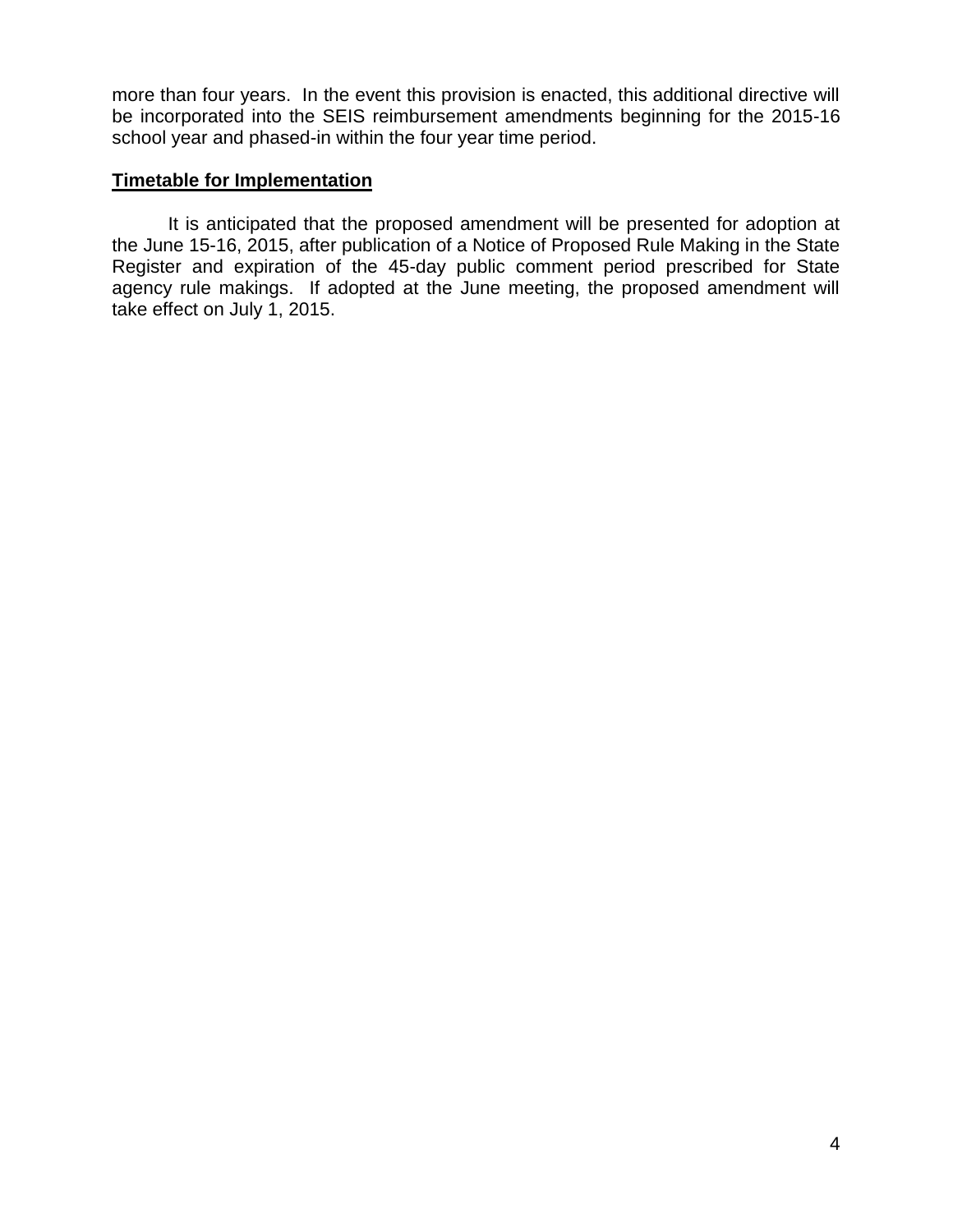#### AMENDMENT OF THE REGULATIONS OF THE COMMISSIONER OF EDUCATION

Pursuant to Education Law sections 207, 4003, 4401, 4403, 4405, 4408 and 4410 and section 11 of Part A of Chapter 56 of the Laws of 2014

Subparagraph (ix) of paragraph 2 of subdivision (f) of section 200.9 of the Regulations of the Commissioner of Education is amended, effective July 1, 2015, as follows:

(ix) The tuition rate for programs for preschool students with disabilities receiving special education itinerant services pursuant to section 4410(1)(k) of the Education Law, shall be established using the reimbursement methodology as set forth in paragraph (1) of this subdivision and subparagraphs (i) through (viii) of this paragraph, with the following modifications:

 $(a)$  . . .

 $(b)$  . . .

(c) Rates for the certified special education teacher providing special education itinerant services shall be published as half hour rates and billing by providers to municipalities must be done in half hour blocks of time. Billable time includes time spent providing direct and/or indirect special education itinerant services as defined in section 200.16(i)(3)(ii) of this Part in accordance with the student's individualized education program (IEP). The difference between the total number of hours employed in the special education itinerant teacher's standard work week minus the hours of direct and/or indirect special education itinerant service hours must be spent on required functions. Such functions include but are not limited to: coordination of service when both special education itinerant services and related services are provided to a student pursuant to section 4410(1)(j) of the Education Law; preparation for and attendance at